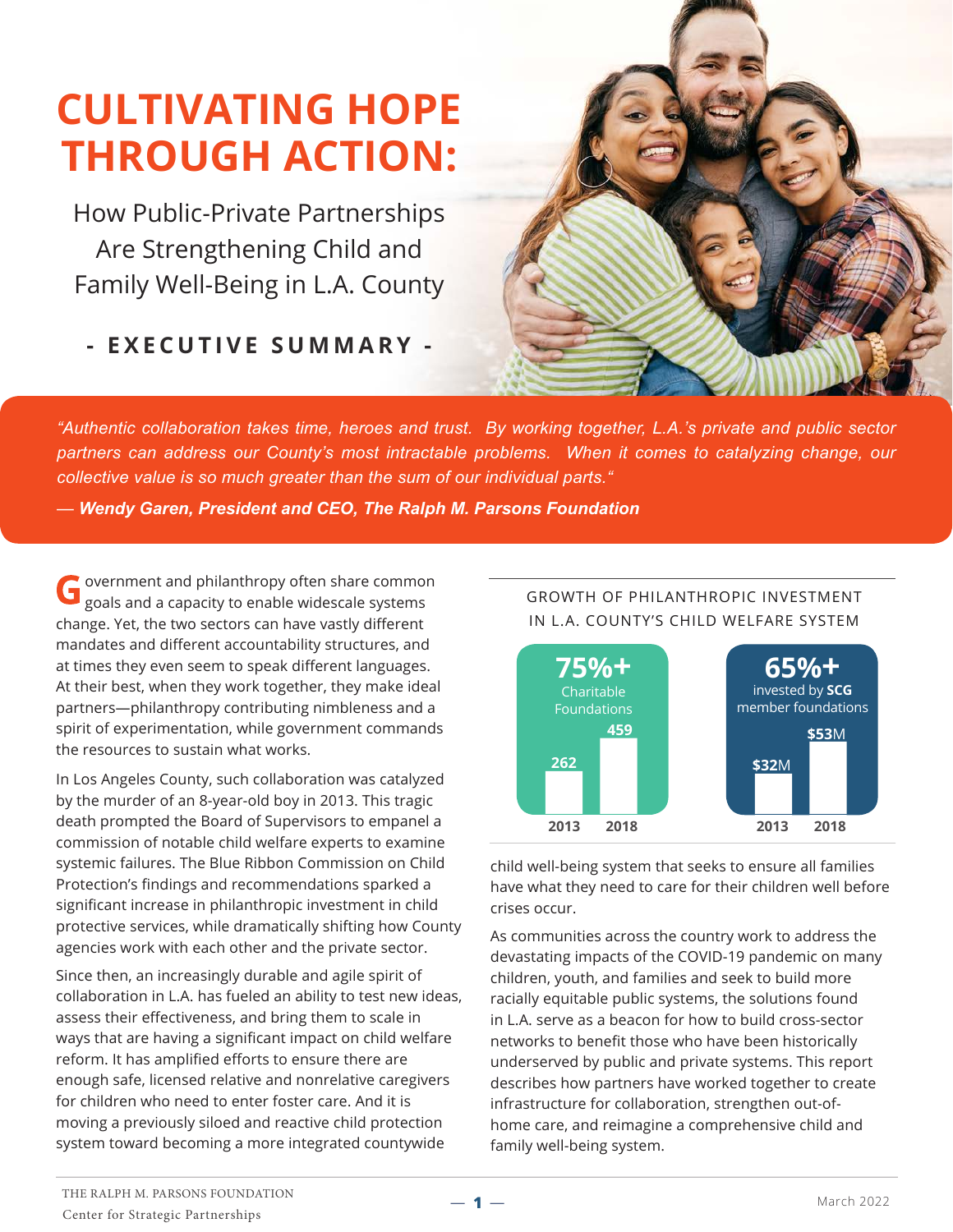# **CREATING INFRASTRUCTURE FOR CROSS-SECTOR COLLABORATION**

The Blue Ribbon Commission's recommendations served as a clarion call to break down silos between County departments and increase the engagement of philanthropy, generating a broader sense of shared responsibi departments and increase the engagement of philanthropy, generating a broader sense of shared responsibility for the safety and well-being of children and families. But key players in the public and private sector knew that good intentions were insufficient. Together, government and philanthropic partners launched the following three core structures in service of building relationships, generating cross-sector understanding, and providing practical, handson support for the implementation of effective joint initiatives:

#### **CHILD AND FAMILY WELL-BEING FUNDERS COLLABORATIVE**

An affinity group sponsored by Southern California Grantmakers, the L.A. County Child and Family Well-Being Funders Collaborative provides like-minded foundation and County leaders a space to focus on policy reform and identify opportunities for private support of the County's Department of Children and Family Services projects. When launched in 2014 as the Child Welfare Funders Collaborative, there were 34 organizational members. Today, that number has more than tripled and includes some of Southern California's largest and most influential charitable foundations.

#### **L.A. COUNTY OFFICE OF CHILD PROTECTION (OCP)**

The OCP is an independent County office tasked with improving the child welfare system through partnerships with a range of entities both within and beyond County government. Rather than overseeing the system through institutional authority, OCP brings stakeholders together to enhance collaboration and accountability.

#### **CENTER FOR STRATEGIC PARTNERSHIPS**

The Center is a first-of-its-kind public-private venture that helps the County and philanthropy partner more effectively to transform systems, promote equity, and improve the lives of children and families. It directly supports crosssector initiatives and fosters a culture of collaboration. With homes in both the Chief Executive Office and Southern California Grantmakers, the Center is jointly funded by seven County departments and 20 charitable foundations. *(See back page of this report for a list of Center Core Funders.)*

### **Child & Family Well-Being Funders Collaborative**

**3X** the number of member organizations

 $2014:$  **19** member organizations 2021: **59** member organizations

> **L.A. County Office of Child Protection** brought together

 **500+** stakeholders including **foundations, government agencies, nonprofits,** and **community advocates** in its first 2 years

### **Center for Strategic Partnerships**

has helped secure

**\$23.5M** in funding

and the formation of **50 joint initiatives** among **55 public** & **private partners**  since its inception

**The most effective public-private initiatives bring the best thinking of government, foundation, and community leaders to bear on the system's most persistent problems.**



 $-2-$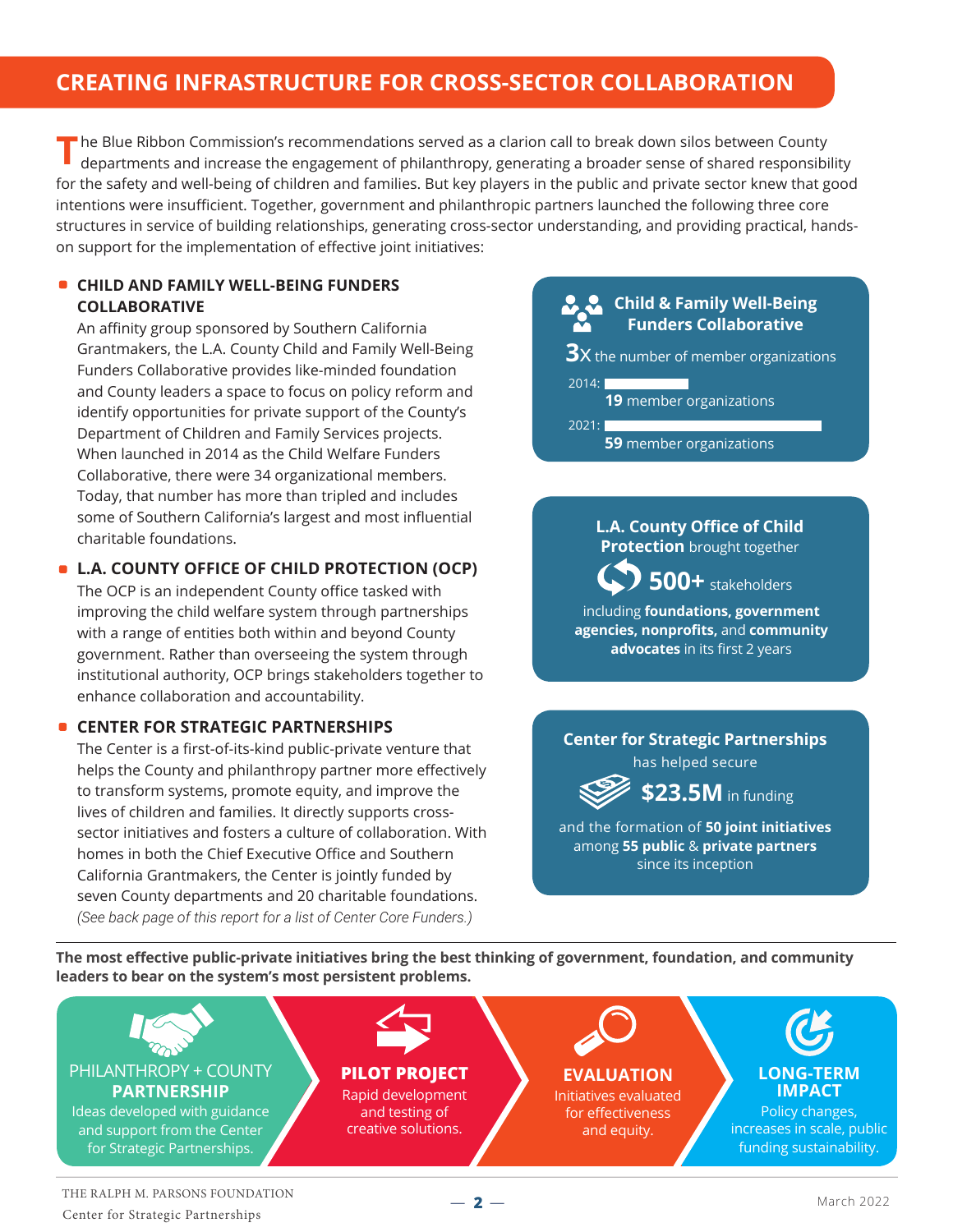# **STRENGTHENING OUT-OF-HOME CARE**

he 2014 Blue Ribbon Commission report noted a significant shortage of safe and appropriate homes for children and youth in foster care. This shortage was most acute in areas with large concentrations of families of color—such as South L.A.—where the highest numbers of children were entering care. Public and private partners came together to address this crisis through: **T**

#### **Family Engagement Project**

% of children placed with kin as their first placement in participating DCFS offices

**80% 33%** vs. L.A. County Pilot National Average

 **Faith-Based/County Partnerships** have conducted community events to recruit more foster families



**1,100** attendees to date

**35%**+ took additional steps toward becoming foster caregivers

### **The Foster Together Network**  expanding impact

2017: Apx. **25** people attended the first meeting 2020: Nearly **500** people attended a virtual gathering

#### **FAMILY ENGAGEMENT**

OCP, with support from the Center for Strategic Partnerships and philanthropy, implemented a pilot project to find and involve family members for foster youth as early as possible. In DCFS offices where the project has been implemented, rates of kinship care average 80 percent, more than double the national average. In addition, the Center for Strategic Partnerships supported DCFS in engaging national kinship services leader A Second Chance, Inc., to help clear a backlog of more than 2,000 family caregiver applications and streamline the approval process in L.A.

#### **FAITH-BASED RECRUITMENT**

A Center for Strategic Partnerships initiative in 2016, jointly funded by DCFS and philanthropy, catalyzed ongoing efforts to engage trusted faith communities in recruiting more families from neighborhoods with the greatest needs. Since then, six faith partners have joined forces to form a collaborative foster care ministry and are advising the County's development of a Strategic Framework for future faith-based initiatives to support families and youth and keep kids closer to home.

#### **COLLECTIVE IMPACT**

The Foster Together Network was launched in 2017 by First 5 LA and The Ralph M. Parsons Foundation, in collaboration with the Center for Strategic Partnerships and DCFS, to support systems change strategies. Its first meeting had about two dozen people in attendance. In its first three years, it embarked on a series of pilot initiatives ranging from coordinated data dashboards and faith-based foster parent recruitment to strategies for addressing equity and cross-sector collaboration. In 2020, a virtual gathering hosted by this robust collective impact effort attracted nearly 500 participants, including foster family agencies, community leaders, County departments, faith-based partners, kin and foster caregivers, and youth.



*"Collaboration is like a garden. When you first plan a garden, you plant three little plants, and they're all two feet apart. But over time, they grow deeper roots, and they grow toward each other. Eventually the blank space disappears, and it just looks like a single plant. I can only imagine that the public-private partnerships within L.A. County will continue to grow in this way, organically deeper and stronger."*

— *Fesia Davenport, Chief Executive Officer, L.A. County*

THE RALPH M. PARSONS FOUNDATION Center for Strategic Partnerships

 $-3-$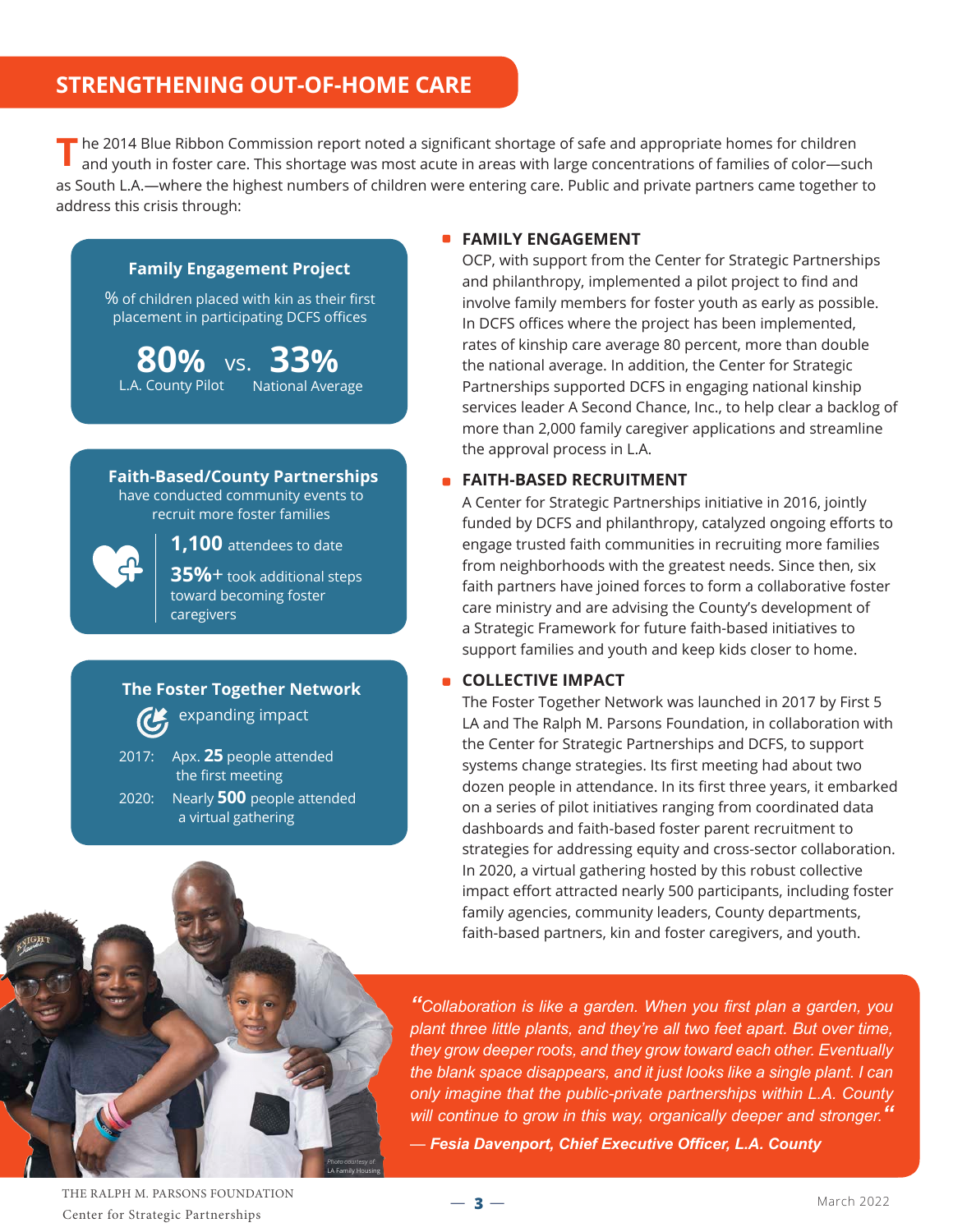# **BUILDING A COUNTYWIDE PREVENTION AND CHILD WELL-BEING SYSTEM**

ecruiting and supporting foster caregivers is essential; however, keeping families together, when it is safe to do so, **R** ecruiting and supporting foster caregivers is essential; however, keeping families together, when it is safe to do so,<br>It is even better for children. This shift from "business as usual" requires a reimagining of our c These efforts are still nascent in L.A., but the County has taken several important steps toward bold reform, including:

#### **COUNTYWIDE PREVENTION PLAN AND METRICS**

OCP's 2017 countywide prevention plan, the first crossdepartmental effort of its kind in L.A., was developed with extensive stakeholder input and support from the Center for Strategic Partnerships. This plan is serving as a roadmap as the County prepares for implementation of the Family First Prevention Services Act, which compels child welfare systems to increase their focus on prevention.

#### **INCREASED COLLABORATION AMONG COUNTY DEPARTMENT HEADS**

A cohort of new leaders hired between 2016 and 2018 are finding innovative ways to communicate across silos, maximize funding streams, and embed greater collaboration at all levels of their departments. These efforts are often fueled by philanthropic investments via the Center for Strategic Partnerships. In one notable example, philanthropy provided support to help leverage one-time funds from the Department of Mental Health to significantly bolster and expand County home visiting services.

#### **ENGAGING PEOPLE IMPACTED BY THE SYSTEM**

In order to achieve structural transformation and greater equity, the individuals and communities most affected must have a voice in how systems operate. L.A. County's commitment to be guided by the voices of those who have direct experience with County services is evident in nascent initiatives such as the creation of a new countywide Youth Commission and a resident-led capacity-building effort in the Antelope Valley. These endeavors would not be possible without the support of philanthropic partners.



I

Created by **10 L.A. County Departments** 

resulting in common goals, shared metrics, cross-departmenal strategies & expanded networks of prevention services

# **L.A. County Home Visiting Program** funding

**55%** + over 3 years

2017: **Mark 2017:** \$90M 2020: \$140M

### The new **L.A. County Youth Commission**

will empower Los Angeles' youth **to use their voice** to help co-design and improve policies, programs, & services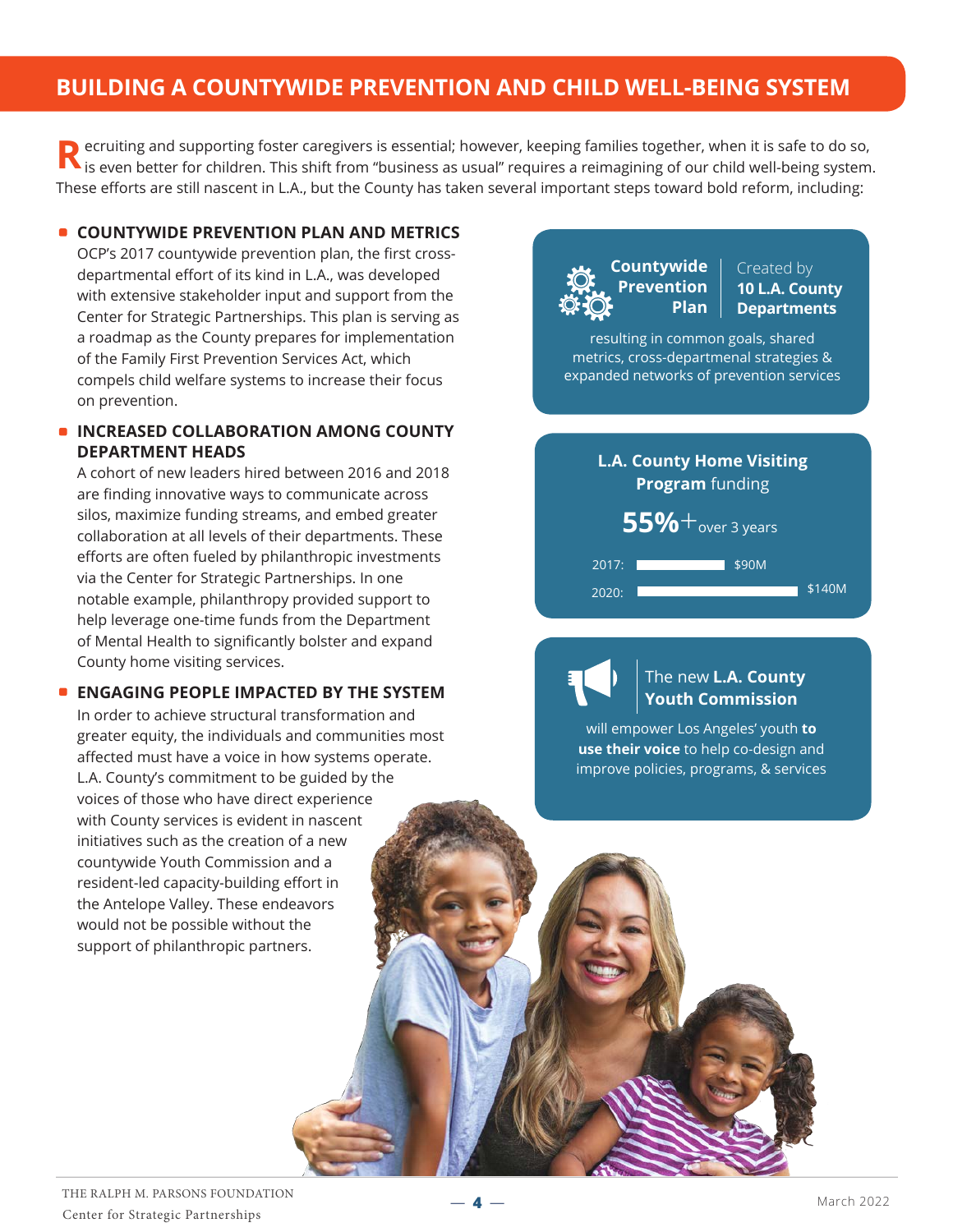**Let angeles County is in the midst of transformative of four jurisdictions selected to participate in Thriving change. Never before have so many people, across Families, Safer Children: A National Commitment to W change.** Never before have so many people, across so many sectors, shared a common vision for creating a proactive, preventive, and collaborative child and family well-being system.

Significant hurdles still lie ahead. As the country reckons with the ongoing health and economic impacts of the COVID-19 pandemic and the pernicious effects of structural racism, L.A., like other jurisdictions, faces unprecedented threats to child and family well-being. Nonetheless, a handful of new initiatives show promise for helping the County advance toward its goal.

The October 2021 implementation of the Family First Prevention Services Act will direct additional federal funds toward evidence-based prevention services. L.A. County will also receive specialized technical assistance as one

Families, Safer Children: A National Commitment to Well-Being. This public-private initiative of the U.S. Children's Bureau, Casey Family Programs, the Annie E. Casey Foundation, and Prevent Child Abuse America is intended to help jurisdictions move from traditional, reactive models toward a more proactive, preventive approach.

This effort requires government and philanthropy not only to work more effectively with each other, but to whole-heartedly embrace new, more equitable working relationships with community-based organizations, the faith community, and people with personal experience with public systems. The goal is a richer, more complete safety net for the County's most vulnerable citizens—a seamless web of resources, ensuring all families have what they need to stay safely together and thrive. L.A.'s children and youth are worth it.

# **TAKE ACTION**

As collaborative, transformative child welfare systems change is achieved in L.A.—a jurisdiction of unmatched size, complexity, and diversity—we prove it is possible everywhere. We invite you to join us in our efforts.

- Provide opportunities to highlight this report at conferences, in presentations, and through media introductions.
- Showcase L.A.'s success to potential funders individuals, foundations, and corporations—to cultivate their interest in investment.
- Join the national conversation on systems change, prevention, and transformation efforts through publicprivate partnerships and learning communities.
- Invest in public-private partnerships in your own jurisdiction.
- Facilitate introductions for those doing this work to legislators on the federal, state, and local levels.

### **L.A. County stakeholders**

- Join Foster Together Network.
- Become a member of Southern California Grantmakers' Child and Family Well-Being Funders Collaborative.
- Attend a Center for Strategic Partnerships briefing.
- Connect with our team to learn how you can invest in L.A. County pilots and initiatives that improve child and family well-being and generate models for the country. Email us at **csp@ceo.lacounty.gov**
- Contact your faith community and learn how they are working with the child and family well-being system in your community.
- Become a foster parent.
- Lift up the voices of parents and youth who have experience with the child welfare system, to ensure they are represented and heard.
- Support foster youth in your community with jobs, mentoring, and support services.



*Photo courtesy of* **LAFH**